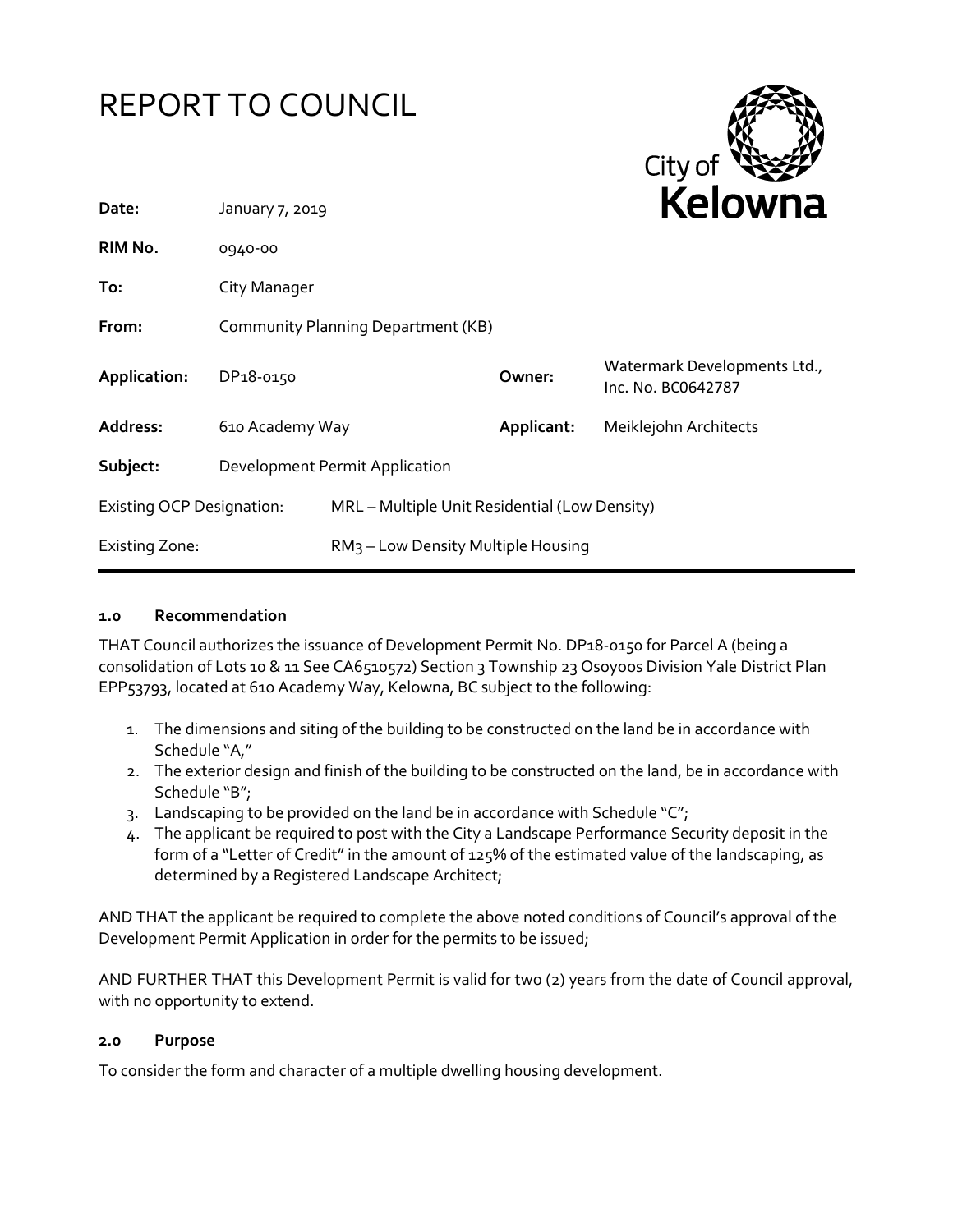## **3.0 Community Planning**

Community Planning supports the proposed Development Permit. The proposed ground-oriented design achieves the following form and character objectives, from the City of Kelowna's Official Community Plan (OCP) Comprehensive Design Guidelines:

- landscaping and building form convey a character that is distinct to Kelowna;
- equal emphasis has been provided to both the Academy Way and Vint road frontages;
- has a sense of architectural unity and cohesiveness between buildings in the development; and
- front entrances are visually prominent and recognizable in particular on the Academy Way and Vint Road frontages, help create a pedestrian friendly streetscape.

The proposal is also in alignment with the University Village Master Plan, to contain a mixture of residential unit type and sizes, largely within multi-family residential apartment and row or stacked townhouse complexes. It also helps to address the "missing middle" housing type, by providing a multiple dwelling housing form that is an alternative to single family homes and condominiums.

The one outstanding concern from Community Planning relates to the overall scale of the development over 7.95 acres. Staff would have preferred the applicant to provide greater variation in form, character and colours of the various townhouse blocks. This would help to break down the overall repetitive nature of the development along Vint Road and Academy Way creating a better character from the street.



## **Image 1 – Rendering of Row Houses looking west along Vint Road**

There are no variances being requested as part of this application.

### **4.0 Proposal**

# 4.1 Background

The subject property is a 7.95 acre, east-facing site, which was created as a result of the University South Development Plan and subdivision. The site is currently vacant.

### 4.2 Project Description

The 'Academy Ridge' development proposal includes 154 units in row house form. Each unit would contain three bedrooms and varies in size from approximately  $1,400$  ft<sup>2</sup> to  $2,200$  ft<sup>2</sup>. The  $154$  units would be contained in 30 separate buildings, proposed to be constructed in 11 separate phases. The colour palatte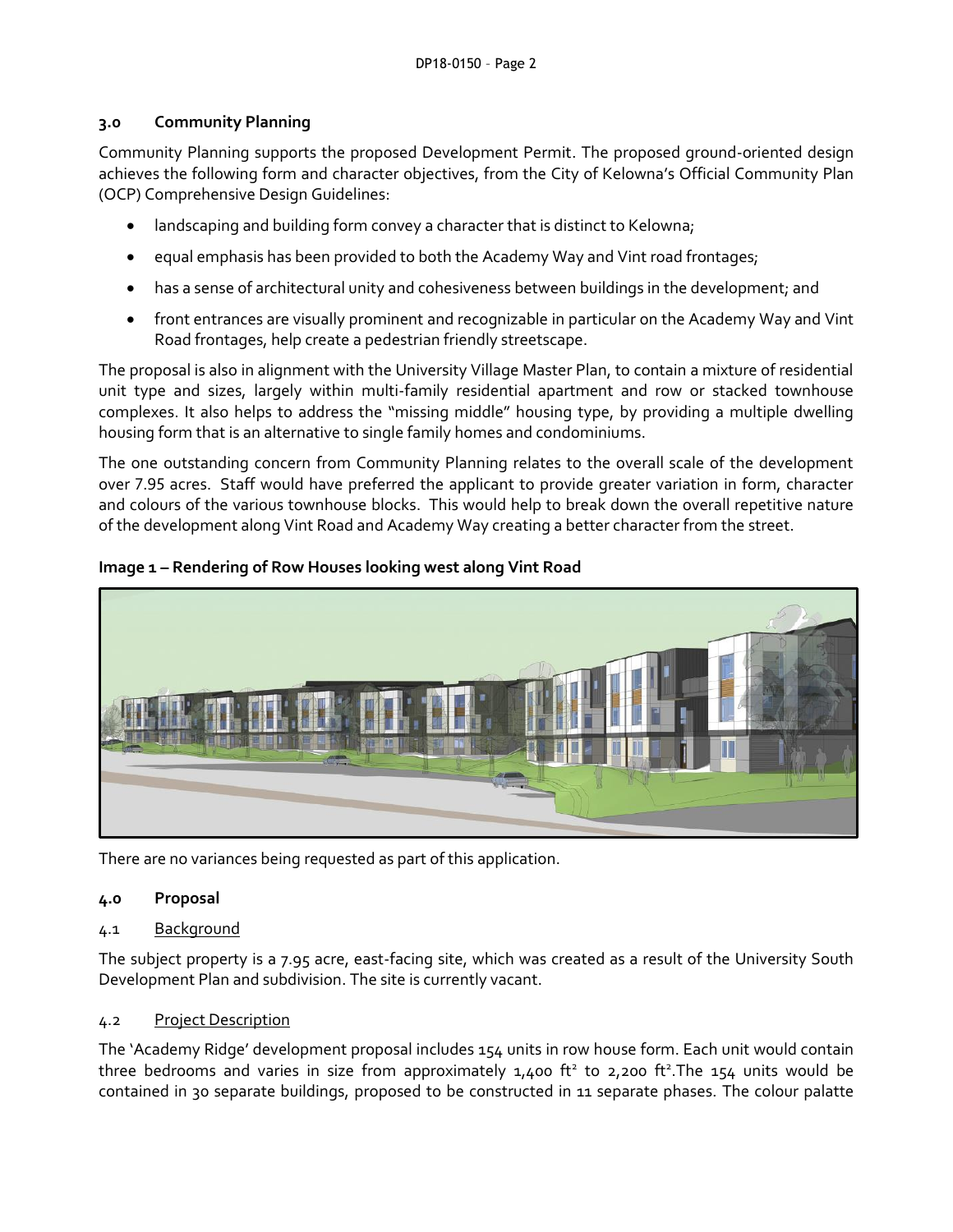proposes five different colour schemes, as shown in Schedule "B". The owner is proposing to select palettes based on evaluating the natural environment and feedback from customers.

The main access to the site is off Academy Way. The entrance then branches to allow for vehicular access to the units. As further outlined in Attachment "C", it is the intent of the applicant to have a people-friendly neighbourhood, which embraces a "living street concept". There is one additional emergency access installed off Vint Road. (see rationale for what the pedestrian-friendly intent is)

The project meets the parking requirements of the Zoning Bylaw. Visitor parking is located in four separate areas throughout the development. Parking for the residents is provided in garages (both side-by-side and tandem configuration). Of the 154 units, side-by-side garage parking is proposed for 88 units, and tandem parking is proposed for 66 units. All parking stalls are full or medium sized and 25 visitor stalls are dispersed throughout the site.

A central feature of the projects landscape plan is an interior courtyard area identified as "The Park" (see Schedule C). This area includes lectern style seating around a lawn area and a variety of tree and shrub species. The intention of this space is to provide an amenity for all residents and foster interactions between neighbours.



### **Image 2 – View of Buildings 12 & 13 (North facing elevations)**

Form and Character

### 4.3 Site Context

The subject property is located in the Highway 97 City Sector on the west side of Academy Way. It is in close proximity to the 'U-series' buildings on Academy Way, and other nearby row housing projects. The walk score of the property is 11, indicating that almost all errands require a car and the transit score is 28, with a few nearby public transportation options.

| Orientation | Zoning                                             | <b>Land Use</b>                       |  |
|-------------|----------------------------------------------------|---------------------------------------|--|
| North       | $P_4$ – Utilities                                  | Private/Public Utilities, Vacant Land |  |
|             | RM <sub>3</sub> - Low Density Multiple Housing     | <b>Future Residential</b>             |  |
| East        | P <sub>2</sub> – Education and Minor Institutional | <b>Current Vacant Land</b>            |  |
|             | P <sub>3</sub> - Parks and Open Space              |                                       |  |
| South       | P <sub>2</sub> - Education and Minor Institutional | <b>Current Vacant Land</b>            |  |
|             | RM <sub>3</sub> - Low Density Multiple Housing     | Residential                           |  |
| West        | P <sub>4</sub> – Utilities                         | Private/Public Utilities, Vacant Land |  |
|             | RU1h - Large Lot Housing (Hillside Area)           | Residential / Future Residential      |  |

Specifically, adjacent land uses are as follows: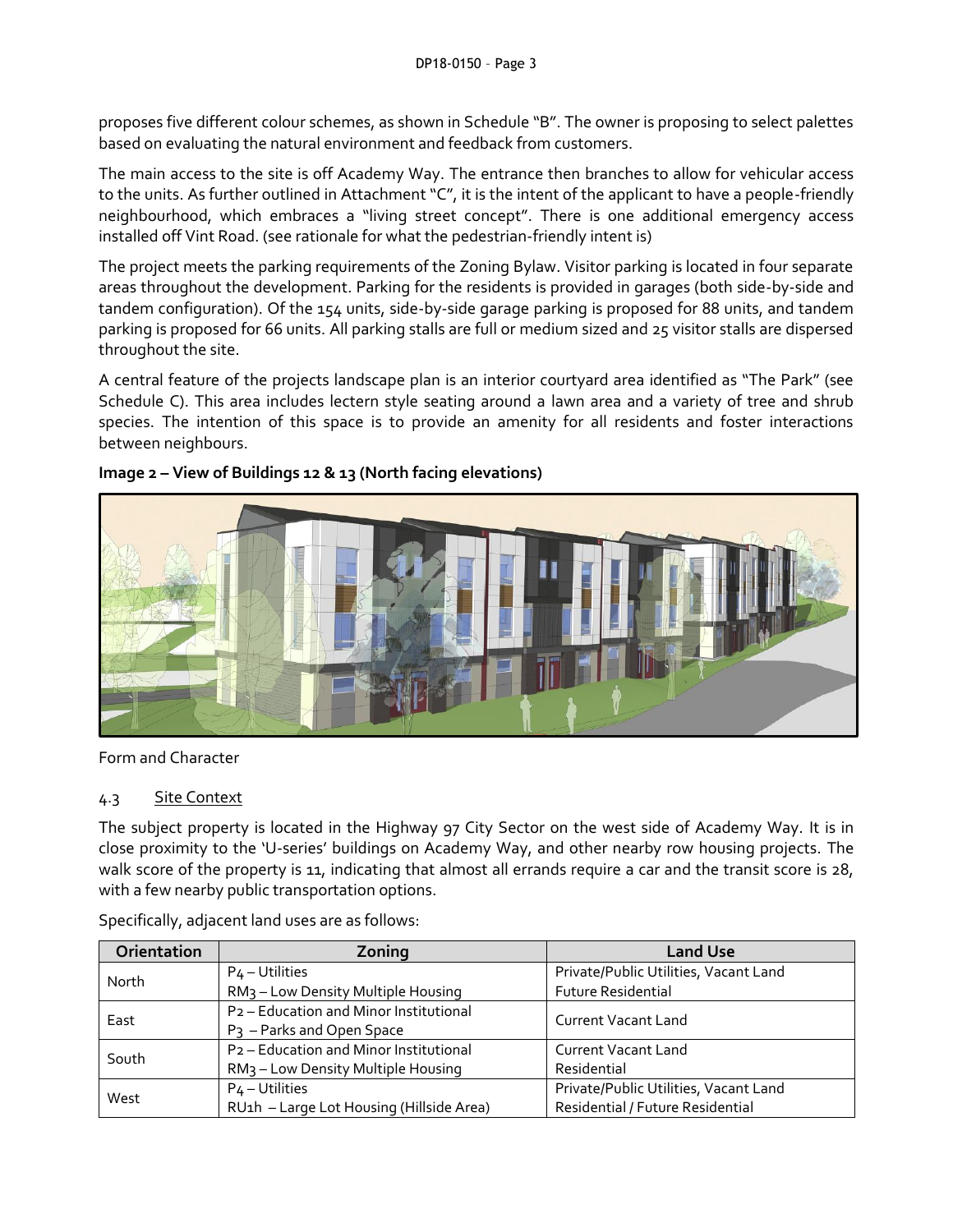

**Subject Property Map:** 610 Academy Way

| <b>Zoning Analysis Table</b>                                        |                                                                                                 |                                          |  |  |  |
|---------------------------------------------------------------------|-------------------------------------------------------------------------------------------------|------------------------------------------|--|--|--|
| <b>CRITERIA</b>                                                     | <b>RM3 ZONE REQUIREMENTS</b>                                                                    | <b>PROPOSAL</b>                          |  |  |  |
| <b>Development Requlations</b>                                      |                                                                                                 |                                          |  |  |  |
| Floor Area Ratio                                                    | 0.8                                                                                             | 0.7                                      |  |  |  |
| Site Coverage (buildings)                                           | 40%                                                                                             | 32 %                                     |  |  |  |
| Site Coverage (including buildings, driveways<br>and parking areas) | 6o %                                                                                            | 46 %                                     |  |  |  |
| Maximum Height                                                      | 10.0 m / 3 storeys                                                                              | 10.0 m / $3$ storeys                     |  |  |  |
| Minimum Front Yard (east - Academy Way)                             | 1.5 <sub>m</sub>                                                                                | 4.5 m                                    |  |  |  |
| Minimum Flanking Side Yard (south - Vint Rd)                        | 1.5 <sub>m</sub>                                                                                | 4.5 m                                    |  |  |  |
| Minimum Side Yard (north)                                           | 4.0 m                                                                                           | 4.5 m                                    |  |  |  |
| Minimum Rear Yard (west)                                            | 7.5 m                                                                                           | 7.5 m                                    |  |  |  |
| <b>Other Regulations</b>                                            |                                                                                                 |                                          |  |  |  |
| Minimum Parking Requirements                                        | 2 stalls / 3 bedroom = 308 stalls<br>1 stalls / 7 unit visitor = 22 stalls<br>Total: 330 stalls | Total: 333 stalls                        |  |  |  |
| Parking Stall Ratio                                                 | Full Size Minimum: 50 %<br>Medium Maximum: 50 %                                                 | Full Size: 54.4 %<br>Medium Size: 45.6 % |  |  |  |
| Private Open Space                                                  | 25 m <sup>2</sup> per 3 bedroom<br>Total: 3850 m <sup>2</sup>                                   | 3850 m <sup>2</sup>                      |  |  |  |
| Minimum drive aisle width                                           | 6.0 <sub>m</sub>                                                                                | 6.0 m                                    |  |  |  |